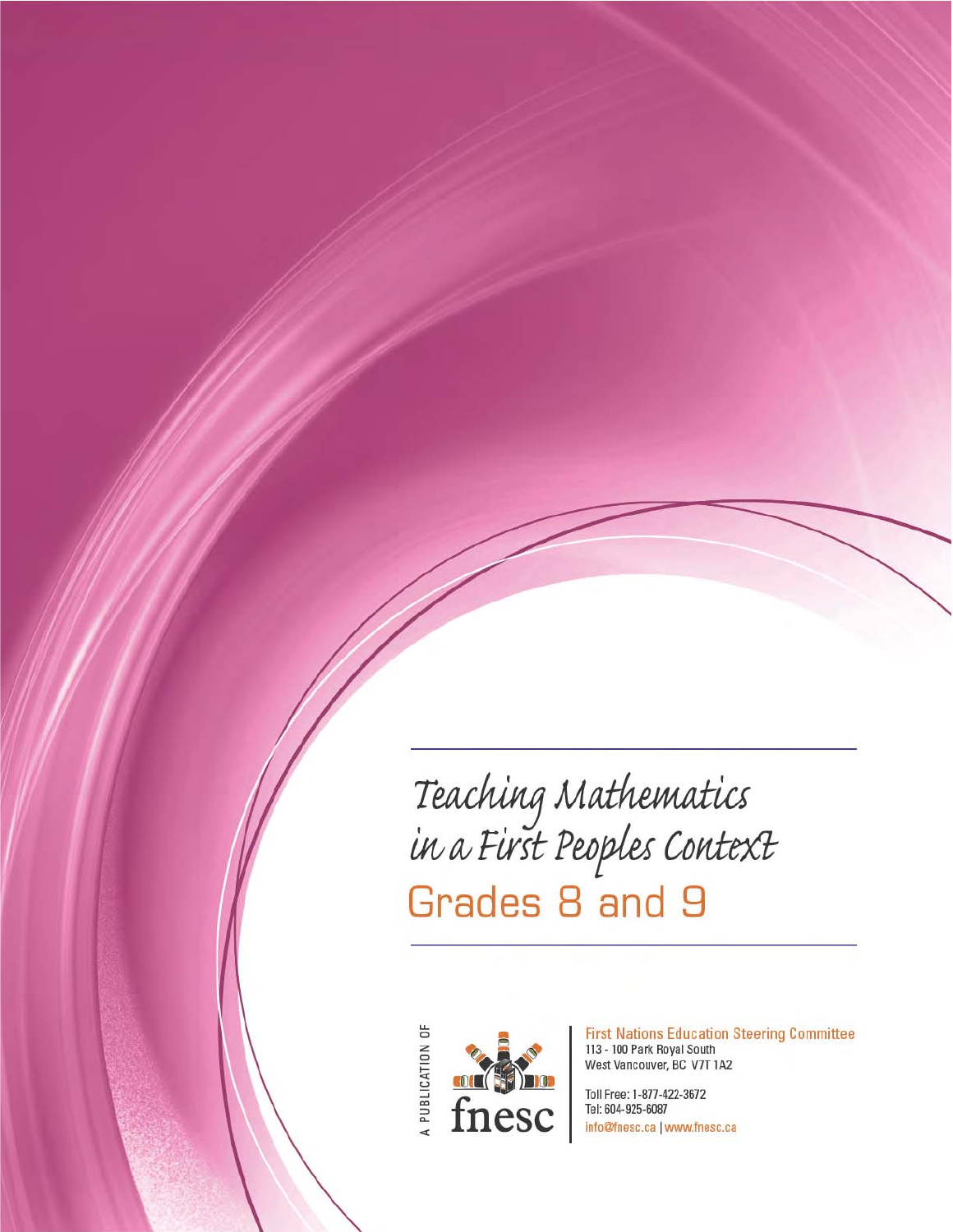his teacher resource document has been developed by the First Nations Education Steering Committee (FNESC) with assistance from the British Columbia Ministry of Education and support from the Education Partnerships Program of Indian and Northern Affairs Canada. First Nations Education Steering<br>Committee (FNESC) with assistance from the British Columbia Ministry of Education and<br>support from the Education Partnerships Program of Indian and Northern Affairs Canada.<br>FNESC appreciate important undertaking and would like to thank all who participated in the process of developing this resource.

In particular, FNESC acknowledges and thanks Dr. Jim Barta, J. Bradley, Fedelia O'Brien, Dr. M. Jane Smith, Mildred Wilson, and all the other individuals, communities, and organizations who provided the authentic content that enriches the material included in this resource guide.

## Writing Team

| <b>Project Manager: First Nations Education Steering Committee</b> |
|--------------------------------------------------------------------|
| School District No. 83 (Salmon Arm)                                |
| First Nations Schools Association (Ladysmith - Stu"ate Lelum)      |
| Wsanec School Board                                                |
| School District No. 82 (Coast Mountains)                           |
|                                                                    |
|                                                                    |

GT Publishing Services Ltd. project coordination, writing, editing, and layout

## Advisory Team

| Melania Alvarez-Adem      | Pacific Institute for the Mathematical Sciences (PIMS) |
|---------------------------|--------------------------------------------------------|
| Jo-ann Archibald          | <b>UBC Math Consortium</b>                             |
| <b>Russ Baker</b>         | Consultant                                             |
| Karmen Smith-Brillon      | <b>First Nations Education Steering Committee</b>      |
| Ken Campbell              | <b>Curriculum Consultant</b>                           |
| <b>Richard DeMerchant</b> | Ministry of Education                                  |
| Anne Hill                 | Ministry of Education                                  |
| Deborah Jeffrey           | <b>First Nations Education Steering Committee</b>      |
| Cynthia Nicol             | University of British Columbia Math Consortium         |
| Trish Rosborough          | Ministry of Education                                  |
| Denise Williams           | <b>First Nations Education Steering Committee</b>      |

Questions concerning material in this document should be directed to FNESC:

First Nations Education Steering Committee Suite 113 -100 Park Royal South West Vancouver, BC V7T 1A2 Phone: 604-925-6087 Fax: 604-925-6097 Toll-Free: 1-877-422-3672 e-mail: info@fnesc.ca www.fnesc.ca

The *Mathematics 8 and 9 (2008)* curriculum document is available online at www.bced.gov.bc.ca/irp/welcome.php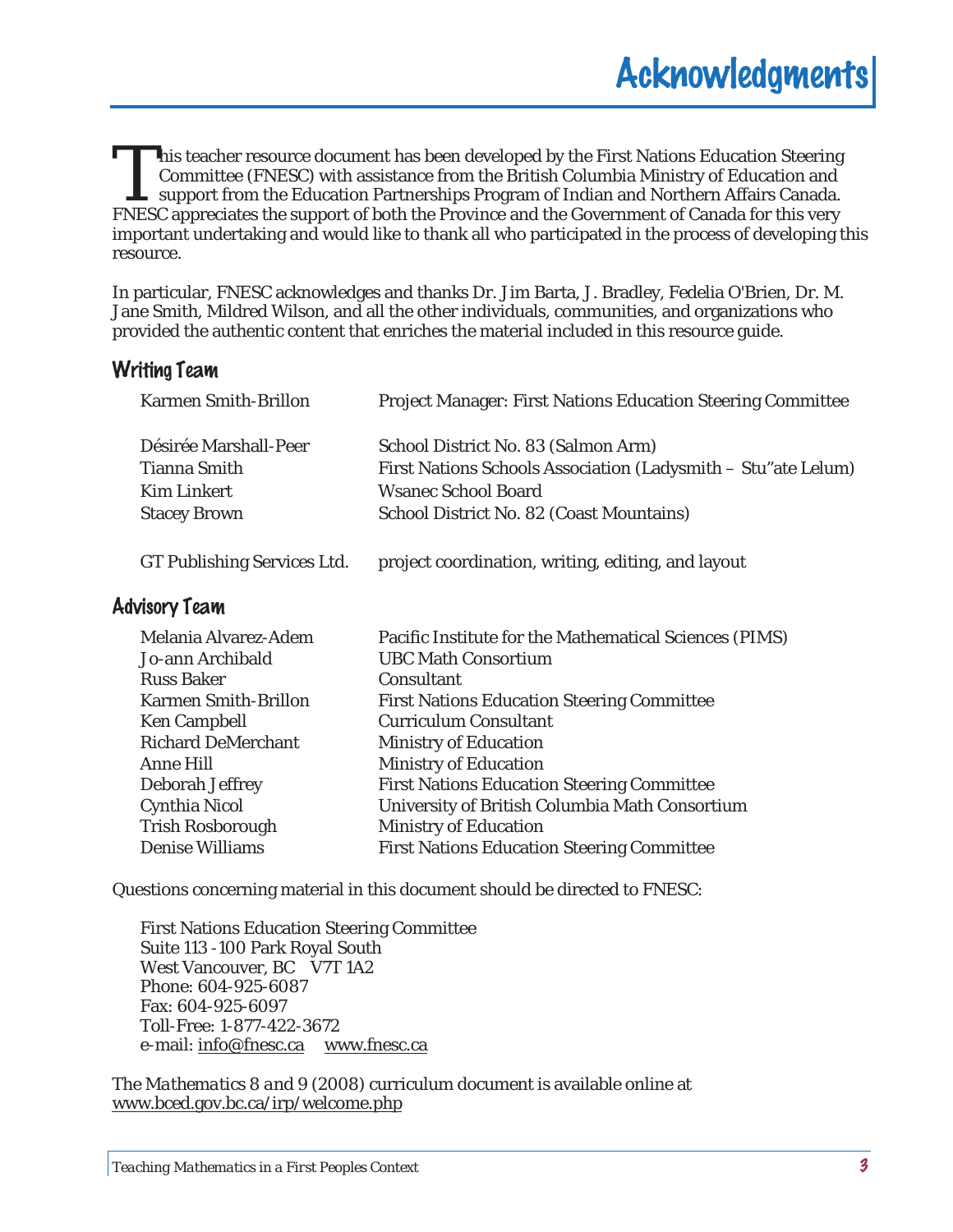



# Part I: Bow Hunting

# **Context**

In Aboriginal traditions, everyone has a role and responsibilities. Historically this was necessary for the survival of the community. Being able to contribute to the community and having a role and responsibilities keeps the individual and community strong. When someone takes on a new role in a community, whether through inheritance, maturity, or through their actions a feast is held so the community can witness what has been done. As a young man of 19, Patrick shot his first moose this year. His family held a feast to celebrate this event. Patrick served the moose to people in his family and community and everyone congratulated him. He asked his granny why the feast was so important and his Granny said to him: "It is because you are now a man. You can provide for your family. This is to be celebrated."

This section looks at the bow, a hunting tool historically used by First Peoples, and compares the force required to pull back the bow string a certain distance. Students will use a bow and a force meter to determine the linear relationship between force applied and draw distance using Hooke's Law:  $F=kd$  (F = force applied,  $d = distance$  the bow is pulled back, and k is the spring constant that relates the force and distance).

They will record their data in a table, graph the relationship, determine the spring constant for the bow they are using, and answer one step algebra equations using Hooke's Law.

It is important to note that guns were introduced with European contact and ever since have been used for hunting. Today, many people — Aboriginal and non-Aboriginal alike — use bows of varying sophistication for hunting and recreation.

## Prescribed Learning Outcomes

This unit can be used to help students achieve the following Prescribed Learning Outcomes for Mathematics 9:

B2 graph linear relations, analyse the graph, and interpolate or extrapolate to solve problems B3 model and solve problems using linear equations of the form

$$
ax = b
$$
  
\n
$$
- \frac{x}{a} = b, a \neq 0
$$
  
\n
$$
- ax + b = c
$$
  
\n
$$
- \frac{x}{a} + b = c, a \neq 0
$$
  
\n
$$
- ax = b + cx
$$
  
\n
$$
- a(x + b) = c
$$
  
\n
$$
- ax + b = cx + d
$$
  
\n
$$
- a(bx + c) = d(ex + f)
$$
  
\n
$$
- \frac{a}{x} = b, x \neq 0
$$

where *a, b, c, d, e*, and *f* are rational numbers

Vocabulary: draw distance, force, bow, linear relationship, table of values, ratio, independent variable, dependent variable, interval.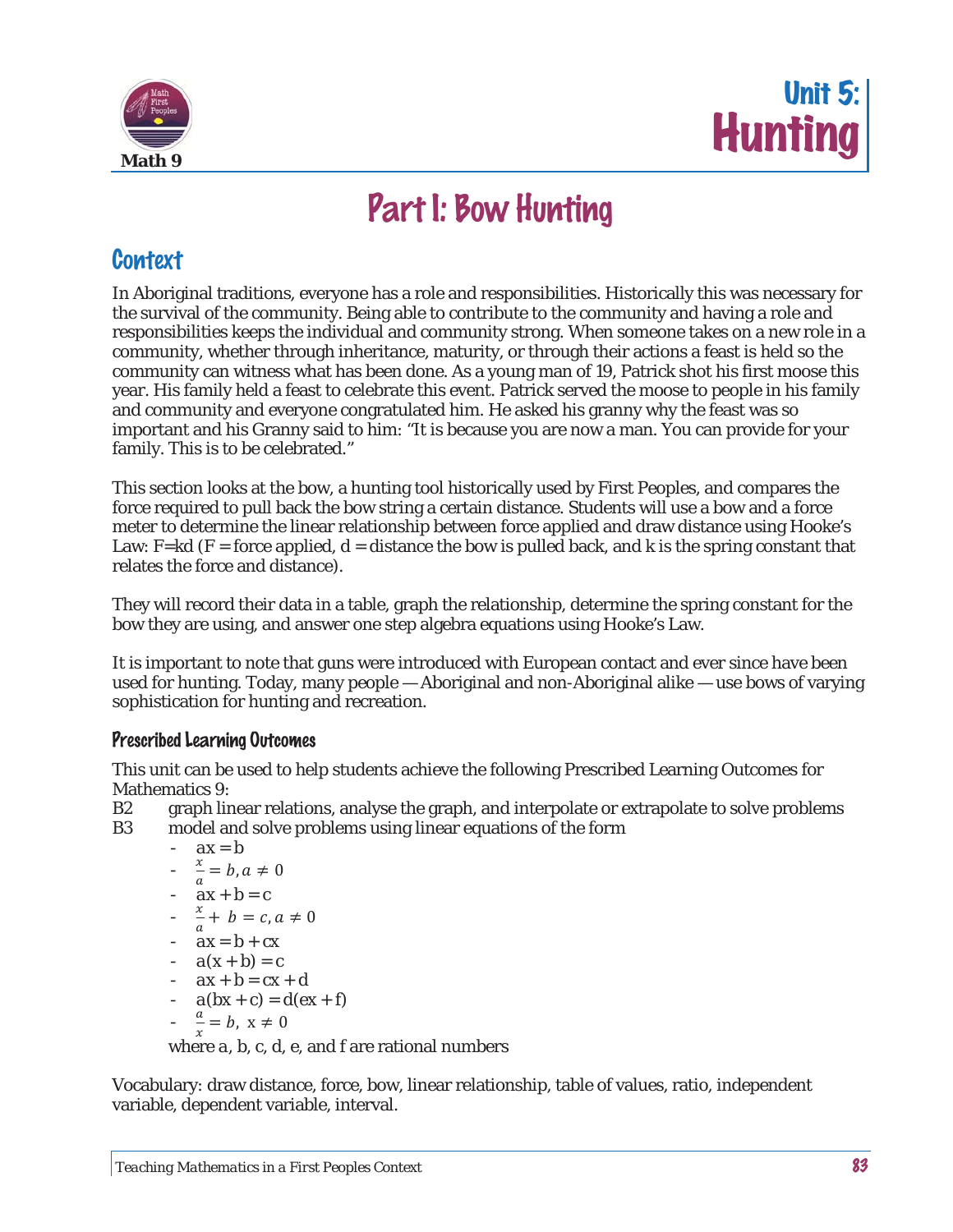## Prior Learning

Students should have had instruction in solving one step linear equations by dividing and multiplying.

### **Materials**

- archery bow (contact the local archery club), or simple bow constructed from simple bow constructed from a string/elastic and a flexible stick such as willow or alder; arrows not required and **not** recommended
- 50 N force meters
- graph paper
- rulers

# Suggested Instruction and Assessment Approach

Invite an Elder to visit the class and talk about the roles and responsibilities of young men and women in the community. Ask them to discuss what happens when a young person shoots their first large animal and can now provide for their family. If it is not possible to have an Elder come in, you could discuss this with the class using the information presented in the overview. Ensure students know that although the bow is a traditional means of hunting, the majority of Aboriginal hunters now use guns when they go hunting.

Use the First Kill story provided here for additional context-setting information as required. Alternatively, substitute these stories with information from the local First Peoples community.

### *First Kill — from the Gitxsan tradition*

A young boy was taken out with the hunters so he could observe. He had to learn to practice good luck, by sleeping in the four directions of the fire, fasting for four days and bathing and drinking a solution of devil's club. In this way he would lose his human scent and smell like the forest and walk among animals. He was taught that he could not waste the animal that was sacrificed for him and he had to treat all living things with great respect.

When he was finally allowed to kill an animal he had to drink the blood of his kill while it was still warm. This was so he could take on the fierceness of an animal with the strong will to survive. The young boy, becoming a man, took his first kill and distributed it to the Elders in the village.

Show students the bow, and ask them to think-pair-share on the following question: What is going to make an arrow go further? (Possible answers: Heavier/longer arrow, pull back further, bigger bow, stronger person, shorter feathers on arrow, etc.) Record students' ideas on the board.

Explain that we are going to see if there is a relationship between how strong someone is, and how far they can pull the bow string back. What could we do to find out if there is a steady relationship between the force used to pull back the string, and how far the string gets pulled back? How are we going to know if there is a relationship that is steady/constant?

Tell students they will have a bow, and a force meter. Give students 5 minutes to work in pairs and decide what they will do, and how they will record their data. Then distribute the Bow Hunting handout (provided at the end of this unit), and have students complete the worksheet as you conduct the demonstration.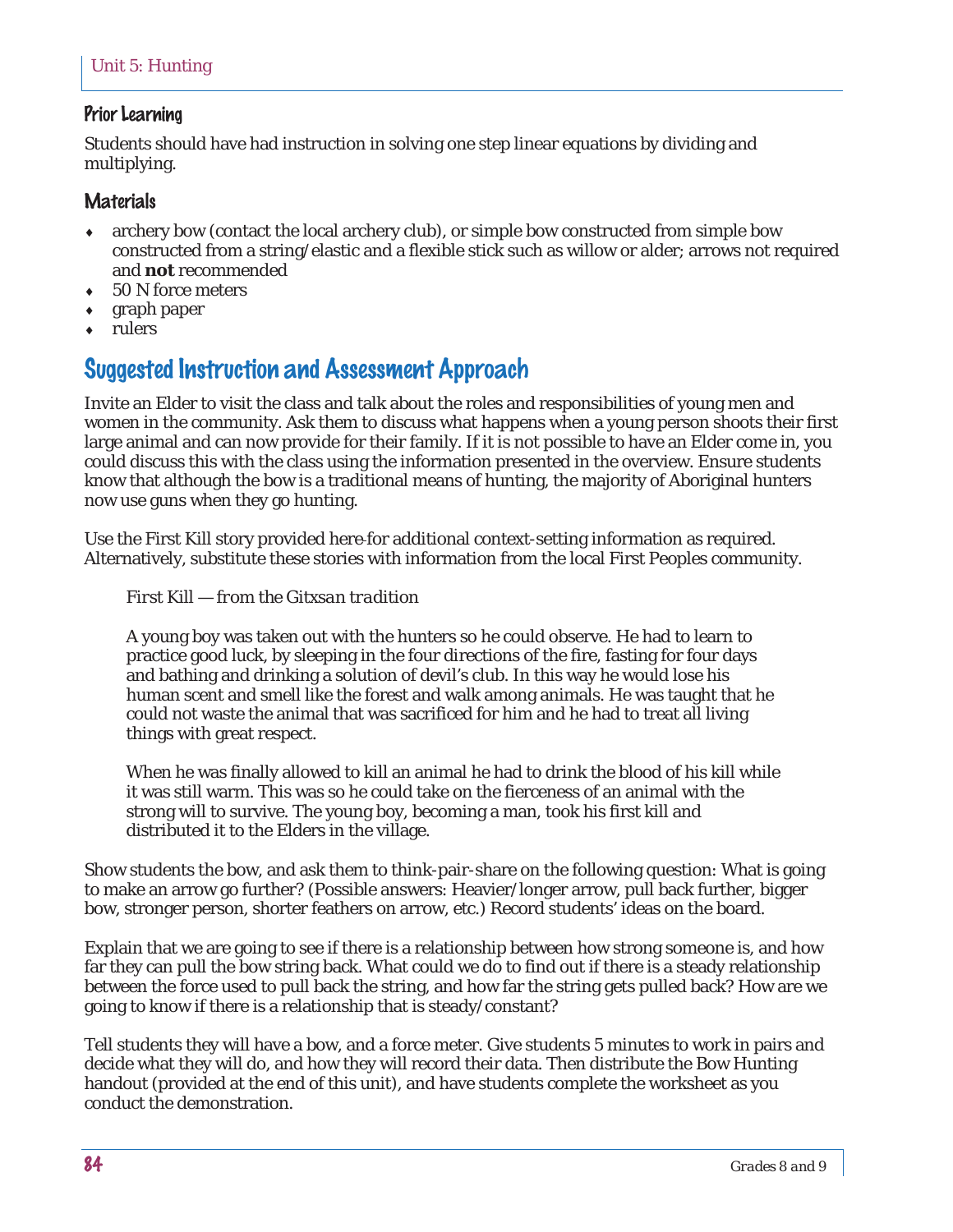### **Step 1: Determine the experiment**

Create a table of values (horizontal or vertical) – draw this on the board and have a student record the data. Depending on your class, you may want to have a sheet created ahead of time.

Sample data:

|                 | Trial 1                         | Trial 2          | Trial 3                          | Trial 4                          |
|-----------------|---------------------------------|------------------|----------------------------------|----------------------------------|
| Force (N)       | 10 <sub>N</sub>                 | 20N              | 30N                              | 40N                              |
| Distance (m)    | $8 \text{ cm} = 0.08 \text{ m}$ | 16 cm = $0.16$ m | $24 \text{ cm} = 0.24 \text{ m}$ | $32 \text{ cm} = 0.32 \text{ m}$ |
| Spring constant | 125                             | 125              | 125                              | 125                              |
| N/m             |                                 |                  |                                  |                                  |

### **Step 2: Collect the data**

Students hold the bow up against the board. Then, using a Newton meter\*, one student pulls the bow back with 10 N of force, and another student records the draw distance (distance of string from resting position). Repeat for several more trials increasing the force applied each time by 10 N.

(\*If you don't have access to a Newton meter, a fish meter can also be used. However it will measure in grams or kilos rather than Newtons, so will need to be converted — multiply the kg by 10 to determine the Newtons.)

- $\leftrightarrow$  How much more force is added per trial?
- $\bullet$  How much greater is the distance stretched each time? (It should be the same for each increase in force.)
- $\bullet$  What is the ratio for the amount of force to the spring distance for each time you pull the string back? (force/draw distance)

### **Step 3: Draw the graph**

Draw a graph with Force (N) on the horizontal, Distance (m) on the vertical. Demonstrate this for students, and then have them create their own independently.

#### **Step 4: Writing the equation**

Use the calculated ratio (force/draw distance) to create the Hooke's Law equation of  $F=kd$  ( $F=$  force applied,  $d =$  draw distance, and  $k$  is the spring constant that relates the force and distance). Show students that the constant relationship they found between the force and distance is the constant value in the equation that they can then use. If their relationship is not exact for each trial, they can average the trials, discarding any outliers.

### **Step 5: Using the equation**

(You may need to modify these questions with different values, depending on the bows you have available.)

Use your equation (for example  $F=1.4d$ ) to answer the following questions (include units in your answers):

- a. What force would be required to pull the string back 0.32 m?
- b. What force would be required if a draw distance of 0.40 m is used?
- c. Which distance would cause the arrow to travel the furthest?
- d. If 30 N of force was applied, what would be the draw distance?
- e. If 50 N of force was applied, what would be the draw distance?
- f. Which applied force would cause the arrow to travel the furthest?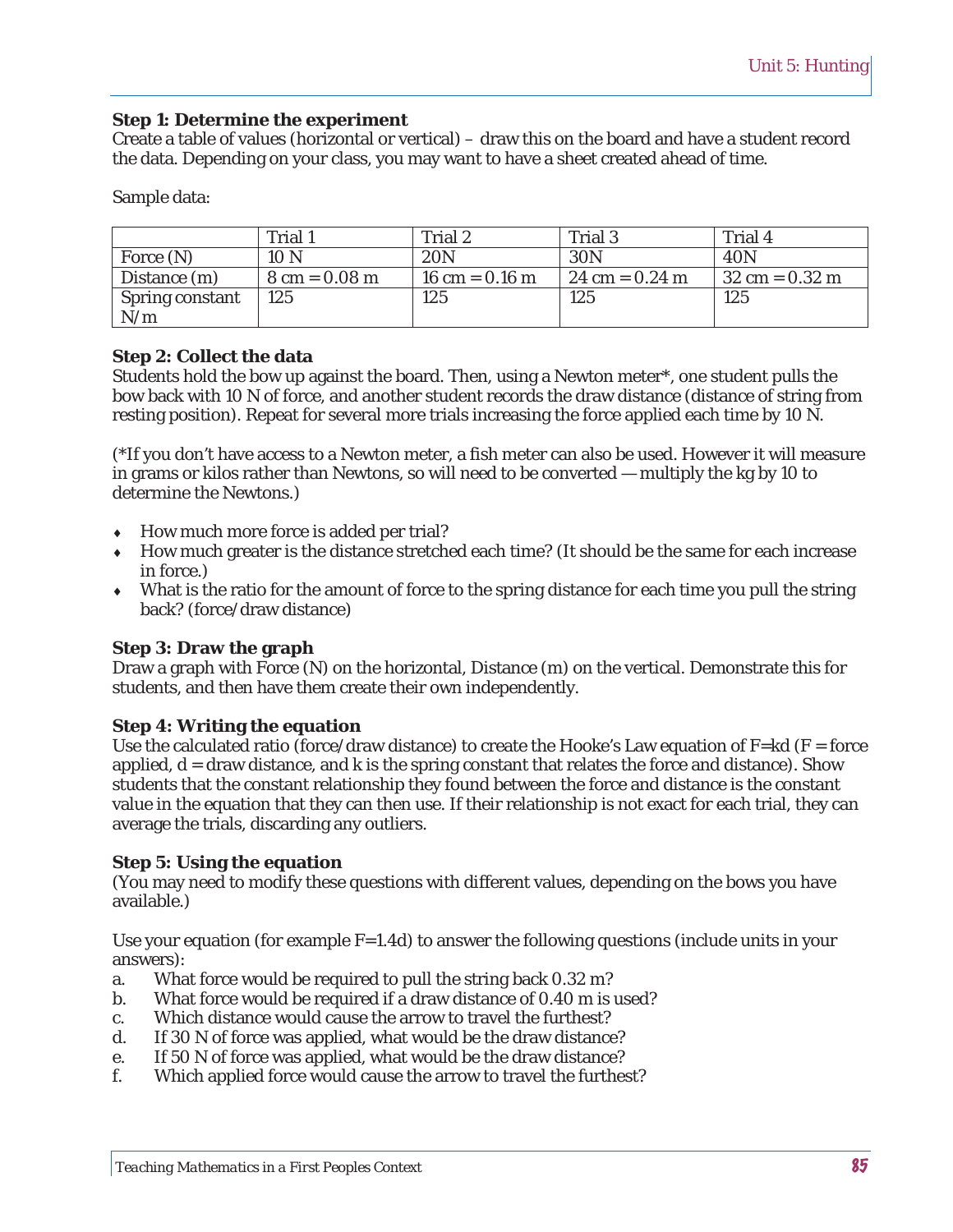### **Step 6: Extending the understanding**

If a different bow had a spring constant of 4.3

- a) What would the new equation be?
- b) How much force would be required to pull the string back 0.35 m?
- c) If 40 N was applied, what would be the draw distance?

### **Summary**

Ask students what they have determined about the relationship between the force applied to a bow string and the distance the string can be pulled back. Who would be able to apply more force and thus pull the bow string back further? How does this relate to how far an arrow would travel, and how much impact it would have on an animal? What are other factors that would affect someone's hunting success other than how strong they are?

## Extensions and Cross-Curriculum Links

- $\bullet$  Set up an archery target outside for students to test the force, or distance and see how it is related to the distance the arrow travels to its target. Use hay bales with a printed or spray painted target. Use a plumb bob hanging from the tip of the bow as the reference point for the draw distance. One student would draw back the bow, one would use a ruler to measure the draw distance, one to measure the distance travelled, and one to record the data. They already have an equation to relate the force applied to the draw distance.
- $\bullet$  Extend Hooke's law to other contexts (a spring scale and masses) and give a variety of situations and parts of the equation and they can solve for the different variables.
- Science classes can experiment with other factors that affect how far an arrow travels (length of arrow, number of feathers, angle of projection, etc.). The following link would be an interesting starting point to look at several of the factors that would influence the distance an arrow could travel. http://library.thinkquest.org/27344/archphy.htm

Using a projector connected to the computer, do the trials with input from students on what adjustments are required to make the arrow hit the target.

- Social studies or art classes could build simple bow and arrows.
- PE classes and science classes could invite someone from an archery club to give instruction in archery.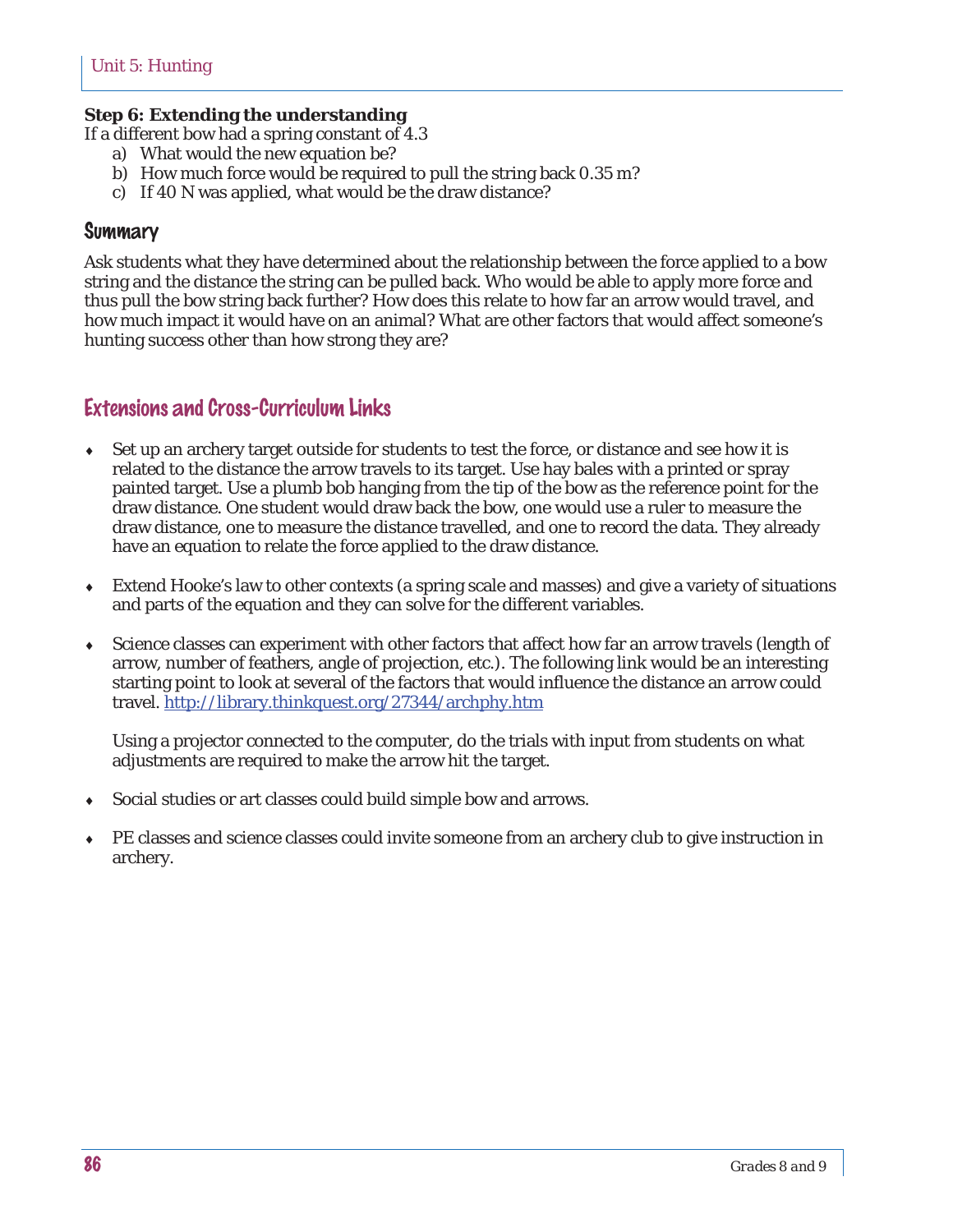# Part II: Moose Tracks

# **Context**

Land use and territorial allocation are traditional concepts for all First Peoples. The territories and the animals and plants within them are inherited (e.g., by certain clans), and must be cared for by the group who is responsible for them. Traditionally clans would meet and discuss the resources in their territory and determine the best course of action to maintain the resources.

Today there are many other people utilizing the resources that are on traditional territories. As well, many Aboriginal groups are unsure of the use of their territories by their own members. First Nations have many means of gathering information about resources on their territories. The individuals who have hunted in an inherited area know a great deal about the resources from their repeated observations as hunters on the territories. The value of such knowledge is beginning to be recognized by scientists and is referred to as Traditional Environmental Knowledge. There are also many non-Aboriginal math and science means that can be utilized by First Peoples groups to help manage the resources on their land.

The intent of this lesson is to provide the opportunity for young people to see the connection between non-Aboriginal math and science concepts and the traditional management of Aboriginal territories.

### Prescribed Learning Outcomes

This unit can be used to help students achieve the following Prescribed Learning Outcome for Mathematics 9:

B4 explain and illustrate strategies to solve single variable linear inequalities with rational coefficients with a problem-solving context

# Suggested Instruction and Assessment Approach

Read the story, Revenge of the Mountain Goat (provided as teacher resource at the end of this unit). Alternatively, locate and share read a similar story from a local culture, telling about a young person who has not followed the "rules" as to how resources should be used responsibly, and the consequences they and their community must endure.

Invite an Elder into class to explain how wildlife has been managed on the territory. Prepare for the visit by brainstorming and discussing questions to ask the Elder. Sample questions could include the following, although not all will apply to your area:

- $\bullet$  How do hunters know if the animal populations of an area are decreasing, increasing, or staying the same?
- $\bullet$  When does a hunter make the decision not to hunt in an area?
- $\bullet$  Who has the right to hunt on your territory?
- $\bullet$  How is territory passed down?
- $\bullet$  Who else hunts on your territory?
- How does your clan/house group know how many moose have been taken from your territory in a given year?
- What do the Elders and hunters think must be done to ensure there will be enough moose left to reproduce and sustain the next generation that depends on the territory?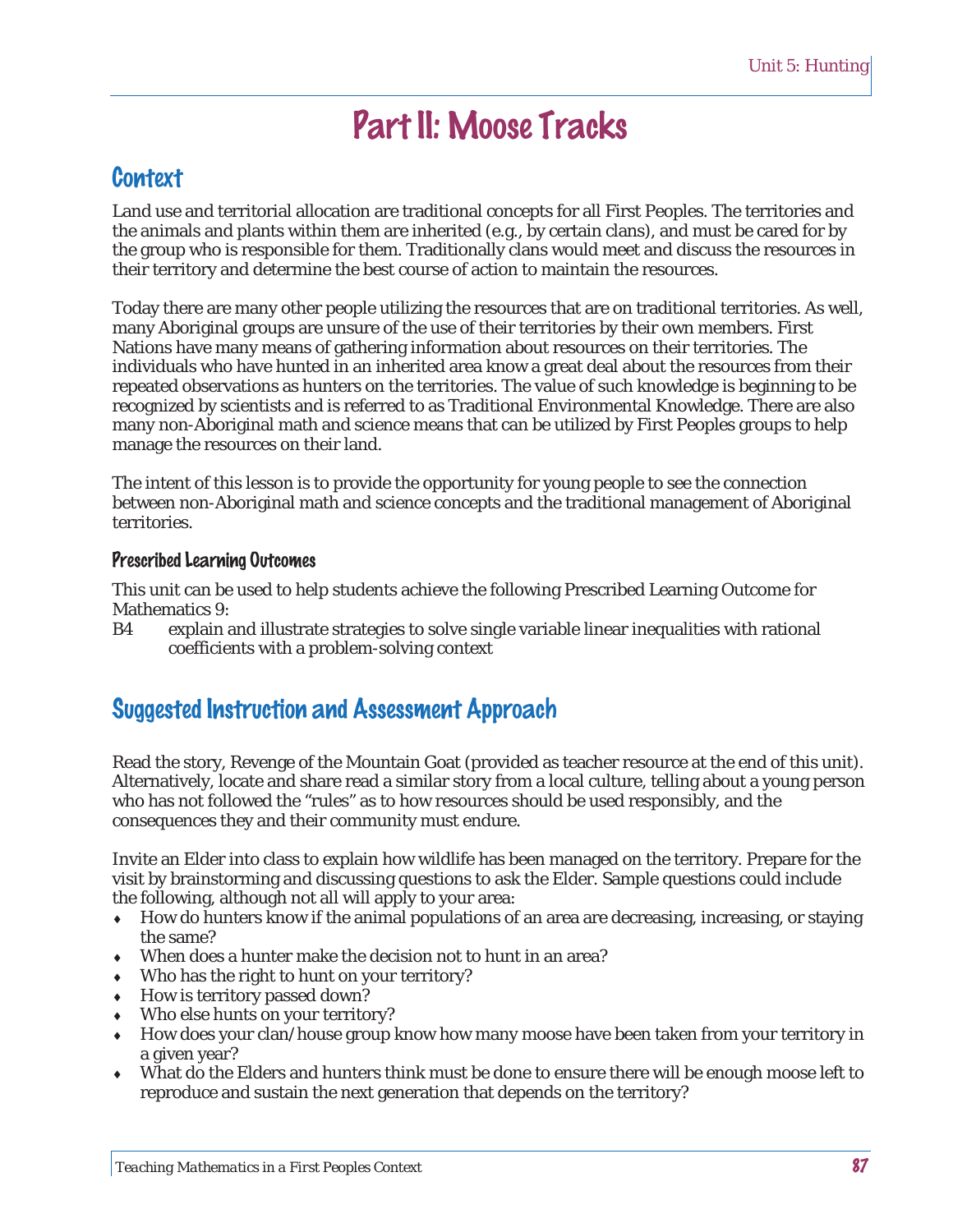You may also want to invite a wildlife biologist or conservation officer to your class to talk about moose management in your area.

## Teacher-Led Discussion

Wild game has been and still is a very important food source for many First Peoples communities.

Lead-in questions will change depending on your class. (Examples could include: How many of you have eaten wild game? How many of you have been hunting? Have you ever tried to figure out how much game is required to feed a certain number of people?)

Explain that we can use math to figure out how many moose we would need to feed all of our families. In math terms, this is called recognizing and writing inequality statements.

- $\leftarrow$  How many students are in our class?
- Approximately how many people are in each family?
- i If 1 moose will feed 8 people for a winter (as one source of protein), how many moose would we need to feed our families? (total people in families/8)
- How many moose would be not enough? M  $\lt$
- How many moose would be just enough? M =  $\overline{a}$
- How many moose would be more than enough?  $M > 1$
- Write an inequality that represents enough moose for all of our families.
- $\bullet$  M >  $\_\_$

Show the inequality on a number line

### *Writing equations using inequalities*

- $\bullet$  If 20 salmon is the food equivalent of one moose and there are 260 extra salmon caught, how many fewer moose do you need?
- $\bullet$  Use your number from the previous example as the number of moose you started with (example: 17.2 moose).
- $\bullet$  How are we going to decrease the number of moose? (the number of extra salmon/the number of salmon that is equivalent to one moose: 260/20)
- Is the number of moose we need going to increase or decrease? (decrease)
- So how are we going to change the equation? (take away the number of the moose that would be represented by the salmon:  $M > 17.2 - \text{extra}/20$
- $\bullet$  Solve the equation to determine the new number of moose needed.

## Factors that Influence a Moose Population

Distribute the worksheet, Moose Tracks, provided as a handout at the end of this unit. Have students work through the exercises in pairs or small groups. An "answer key" for this worksheet is also provided.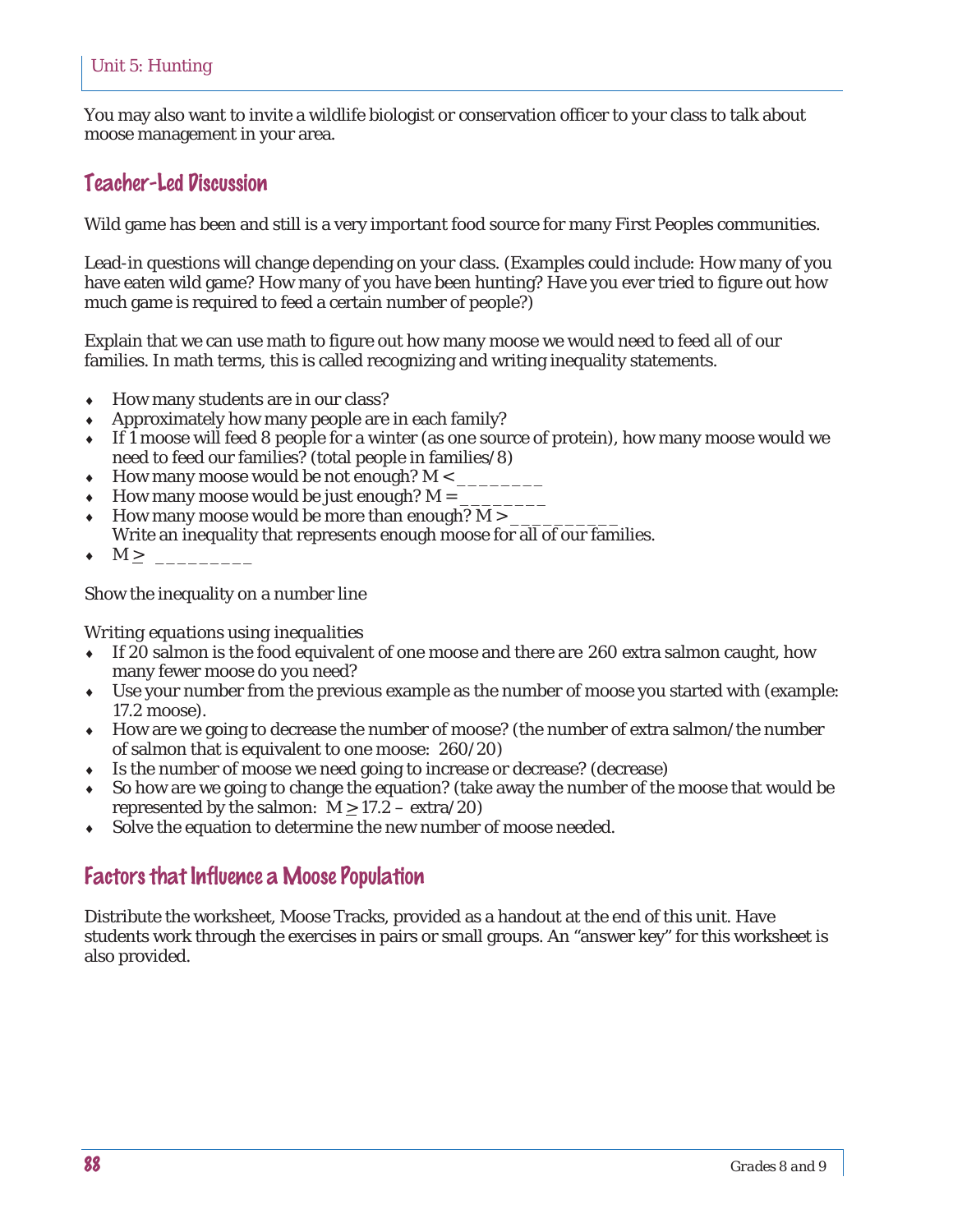# Bow Hunting

Context: How are force and draw distance related when using a bow?

#### **Observations:**

- Your teacher will tell you what force increment to use.
- $\bullet$  A trial is when you change the force applied to draw the string back.
- $\bullet$  Distance is the distance you draw the bow string back from its resting position.

|                | Trial 1 | Trial 2 | Trial 3 | Trial 4 | Trial 5 | Trial 6 |
|----------------|---------|---------|---------|---------|---------|---------|
| Force (N)      |         |         |         |         |         |         |
|                |         |         |         |         |         |         |
|                |         |         |         |         |         |         |
| Distance (m)   |         |         |         |         |         |         |
|                |         |         |         |         |         |         |
|                |         |         |         |         |         |         |
| Force/distance |         |         |         |         |         |         |
|                |         |         |         |         |         |         |
|                |         |         |         |         |         |         |

- a. How much force is added per trial?
- b. What is the difference in the distance between each trial?
- c. Calculate the ratio of force/distance (divide force by distance) for each trial and record it in the table. Your ratio for each trial should be close.

### **Creating and using a graph**

Using graph paper provided by your teacher, put the Force (N) on the horizontal axis and the Distance (m) on the vertical axis. Give your graph a title. Plot your data.

Reading from the graph:

- a. How much force is required to pull the string back 0.15 m?
- b. How much force is required to pull the string back  $0.23$  m?
- c. How far back will the string go when you pull back with a force of 30N?
- d. How far back will the string go when you pull back with a force of 55 N?

### **Writing the equation for your bow**

Your calculated force: distance ratio is the "spring constant" for your bow. Hooke's law for springs (like a bow) says that the Force applied = Spring constant x Distance  $(F = kd)$ . Using "f" to represent force and "d" to represent distance, and your spring constant that you calculated, write the equation that relates force to distance for your bow.

\_\_\_\_\_\_\_\_\_\_\_\_\_\_\_\_\_\_\_\_\_\_\_\_\_\_\_\_\_\_\_\_\_\_\_\_\_\_\_\_\_\_\_\_\_\_\_\_\_\_\_\_\_\_\_\_\_\_\_\_\_\_\_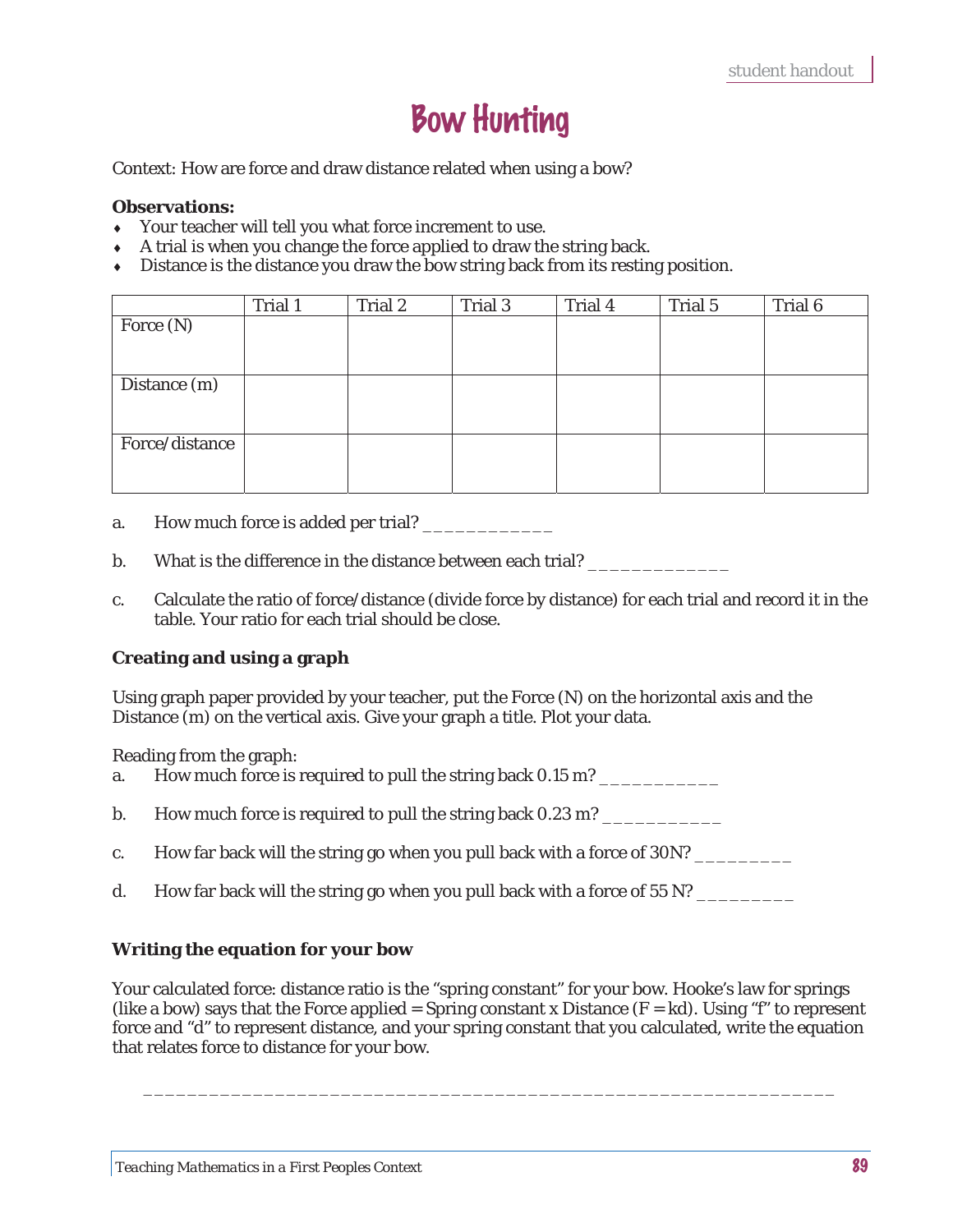Using your equation (for example F=85d) answer the following questions on a separate paper (write the equation, substitute the values, solve the equation, and include units in your answers):

- a. What force would be required to pull the string back 0.32 m?
- b. What force would be required if a draw distance of 0.40 m is used?
- c. Which distance would cause the arrow to travel the furthest?
- d. If 30 N of force was applied, what would be the draw distance?
- e. If 50 N of force was applied, what would be the draw distance?
- f. Which applied force would cause the arrow to travel the furthest?

### **Extending the understanding**

If a different bow had a spring constant of 4.3

- a. What would the new equation be?
- b. How much force would be required to pull the string back 0.35 m?
- c. If 40 N was applied, what would be the draw distance?

### **Summary**

- a. What is the relationship, or pattern, between the force applied and the draw distance?
- b. Express the relationship in words
- c. Express the relationship algebraically with symbols
- d. Who in your class would be able to pull the bow string furthest back?
- e. Does this mean they would be the best hunter in the class?
- f. What other skills or characteristics does a successful hunter have?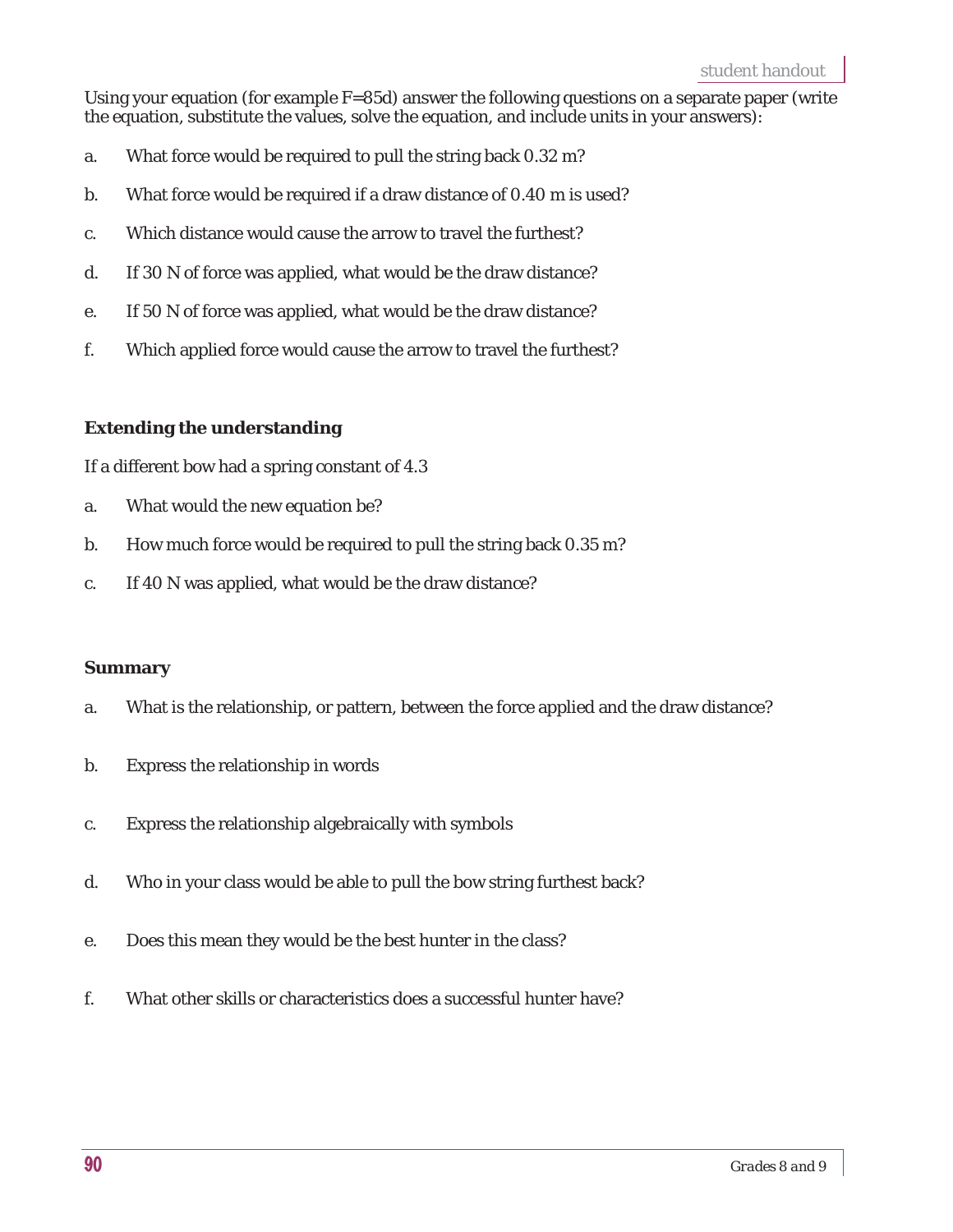# Revenge of the Mountain Goat

# Preface: Lack of Respect

Down through the ages, since the beginning of time, the *Gitxsan* Elders gave a warning to their people: do not be cruel to animals. The heart must be kind to fish, birds, goats and all the creatures the Creator has given. Through the ages, if meat was required then the animal was killed and eaten. The ancient people did not waste any part of an animal they killed. All parts of the slain animal were used. This to the early *Gitxsan* was the sacred law*.*



# **Story**

by Dr. M. Jane Smith

Life was good in the first *Gitxsan* Village of *T'emlaxamit*. The people did not want for anything. The hunters and the fishermen of the village provided very well for everyone. It was the hunters who made the mistake. They forgot the sacred law. The mountain goats were plentiful on *Sdikyoodenax* (mountain). The hunters started hunting for sport. No one needed the meat and the smokehouses were full. After killing the mountain goat, the hunters would take certain parts for a delicacy or leave the entire carcass on the mountain. They could only carry so much.

One day a hunter brought back a live mountain goat as a toy for the children. The *Gitxsan*, in their time of plenty, forgot the sacred law. There would be dire consequences. The children loved to taunt the helpless live toy. They started to torture the kid. No one stopped them. Many of the hunters laughed while the children threw the little animal into the *'Xsan*, and threw rocks at it while the kid frantically tried to swim to safety. Then the children would rescue the wet kid and put him close to the fire. When the kid yelped in pain from the burns the children would throw him into the river again. Their laughter brought another young boy to the banks of the *'Xsan*. The young man had been counselled by his grandfather about the sacred law. The young man remembered his teachings. The young man took the kid from them and put red ochre (*mas*) on the kid's wounds. The kid was marked with red from the *mas* and black from the scorching of his hair. The kind young man carried the kid to the base of *Sdikyoodenax* and gave him back to the mountain.

Meanwhile, the mountain goats on *Sdikyoodenax* were having a meeting. The mountain goats did not mind that the *Gitxsan* took from their tribe to feed and clothe themselves. They understood the law. They voiced their concerns about the harsh treatment of their brothers and sisters at the hands of the *Gitxsan*. The terrible treatment of one of their children was the final insult. The mountain goats decided that the *Gitxsan* needed to be reminded of the sacred law. The mountain goats decided to have a great feast in which they would invite the *Gitxsan* of *T'emlaxamit*.

Three *T'ets* (messengers) were sent to invite the *Gitxsan*. The three mountain goats looked like humans to the *Gitxsan*. The *Gitxsan* quickly assembled themselves: the Chiefs and the young adults would go. The Elders and the children would remain at the village. The *Gitxsan* brought out food for the *T'ets*, but they refused to eat. The *T'ets* explained that they would go and rest in the field while they waited. Children were playing nearby and the three messengers lay down and nibbled on the green grass. The children went to report this to their parents and were dismissed as having active imaginations.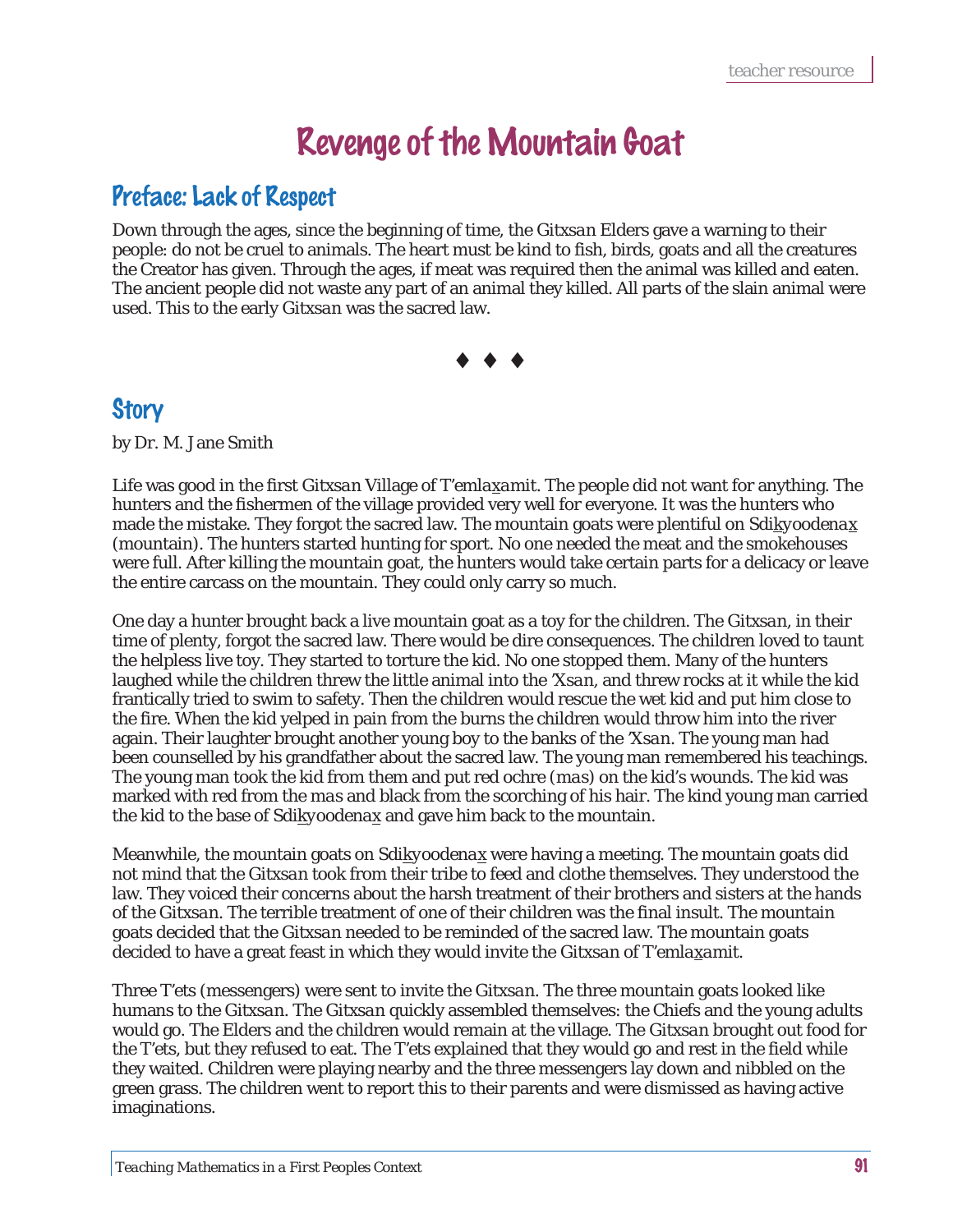### (*The Gitxsan made significant mistakes that day. First of all, a large feast is never on the same day that the T'ets arrive. Secondly, visitors never refuse food that a chief offers to them. Thirdly, someone should have investigated the reports of the children).*

The *Gitxsan* loved to attend feasts and they set off with the visitors. They completely trusted the messengers. They did not know where they were going. They were climbing up *Sdikyoodenax*, but the power of the mountain goats made them believe they were on level ground. Soon they arrived at a magnificent feast hall. The *Gitxsan* were amazed that the hosts knew the names and ranks of the high chiefs. They were seated accordingly. The kind young boy who had saved the injured kid was among the visitors at the great feast hall. The kind young man was tapped on the shoulder by a young man wearing a black and red robe. The kind young man was seated by a house post.

The *Gitxsan* were served mountain goat meat that had been barbecued by the open fire in the great feast hall. Mountain berries were served in huge wooden bowls. This was a magnificent feast. Then the entertainment began. The dancing was spectacular. The fascinated *Gitxsan* watched as the dancers leapt high into the air as the beat of the drum quickened their heartbeats. Next the dancers all moved to one side of the feast hall. The host chief shouted and the house began to fall. The dancers moved to the other side and the host chief shouted and the remainder of the house fell. The *Gitxsan* fell to their deaths. Their bodies were strewn all over the mountain like the *Gitxsan* hunters had done to the mountain goats.

The kind young man who had shown kindness to the kid who was tortured by the children, clung to the house post and watched the others fall to their deaths. The kind young man understood what was happening. The mountain goats revealed their true form. It was the revenge of the mountain goats. The young man who had seated him came over. He was really a mountain goat. He reminded the kind young man of how he had helped a little goat and now he was being rewarded. The mountain goat gave the kind young man his robe and shoes and instructed him to say, "*Xsimoos*," (like a thumb) and a piece of rock would jut out of the rock face. The kind young man was told to leave the robe and shoes at the base of the mountain. The kind young man turned to thank his friend, but there was no one there. The kind young man returned to the village to tell the others of the mountain goat feast. The *Gitxsan* mourned their dead and remembered the sacred law and honoured it.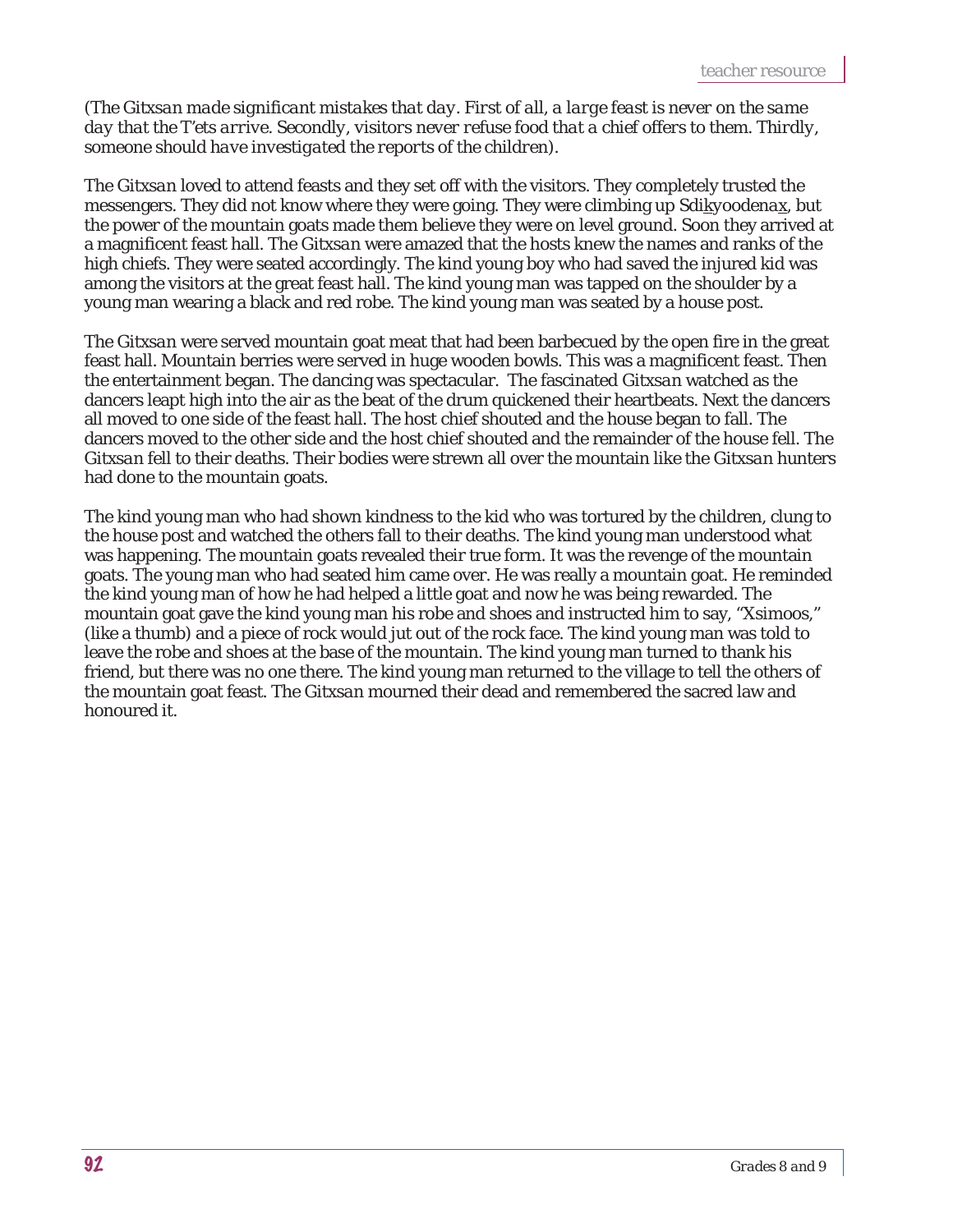# Moose Tracks: Inequalities and Moose Populations

Brainstorm: what could change the moose population on your territory?

| Increase population | <b>Decrease Population</b> |
|---------------------|----------------------------|
|                     |                            |
|                     |                            |
|                     |                            |
|                     |                            |
|                     |                            |
|                     |                            |
|                     |                            |
|                     |                            |

### **Moose populations and wolves**

Scientists have looked at the relationship between moose populations and their predator, the wolf. They have determined that moose population declines when there are 20 or fewer moose per wolf in an area.

a) How can we show when moose populations decline in relation to their predator using our knowledge of inequalities?

Let *m* represent the number of moose. The number of moose must be

\_\_\_\_\_\_\_\_\_\_\_\_\_\_\_\_\_\_\_\_\_ 20 per wolf.

- b) How can we show this inequality of moose and wolf populations using a number line?
- c) Each number below represents the number of moose per 1 wolf in an area. Will the population increase or decrease for each given number?
	- i) 9 moose/wolf \_\_\_\_\_\_\_\_\_\_\_\_\_\_\_\_\_\_\_\_\_\_\_\_ ii) 25 moose/wolf \_\_\_\_\_\_\_\_\_\_\_\_\_\_\_\_\_\_\_\_\_

iii) 20 moose/wolf

iv) Suggest one possible value for the number of moose that would decrease the population if

there was 1 wolf.

Home study: Ask your Elders and hunters in your communities what they have seen about moose and wolf populations. Is there anything they do when the wolf population is "too big" on your territory?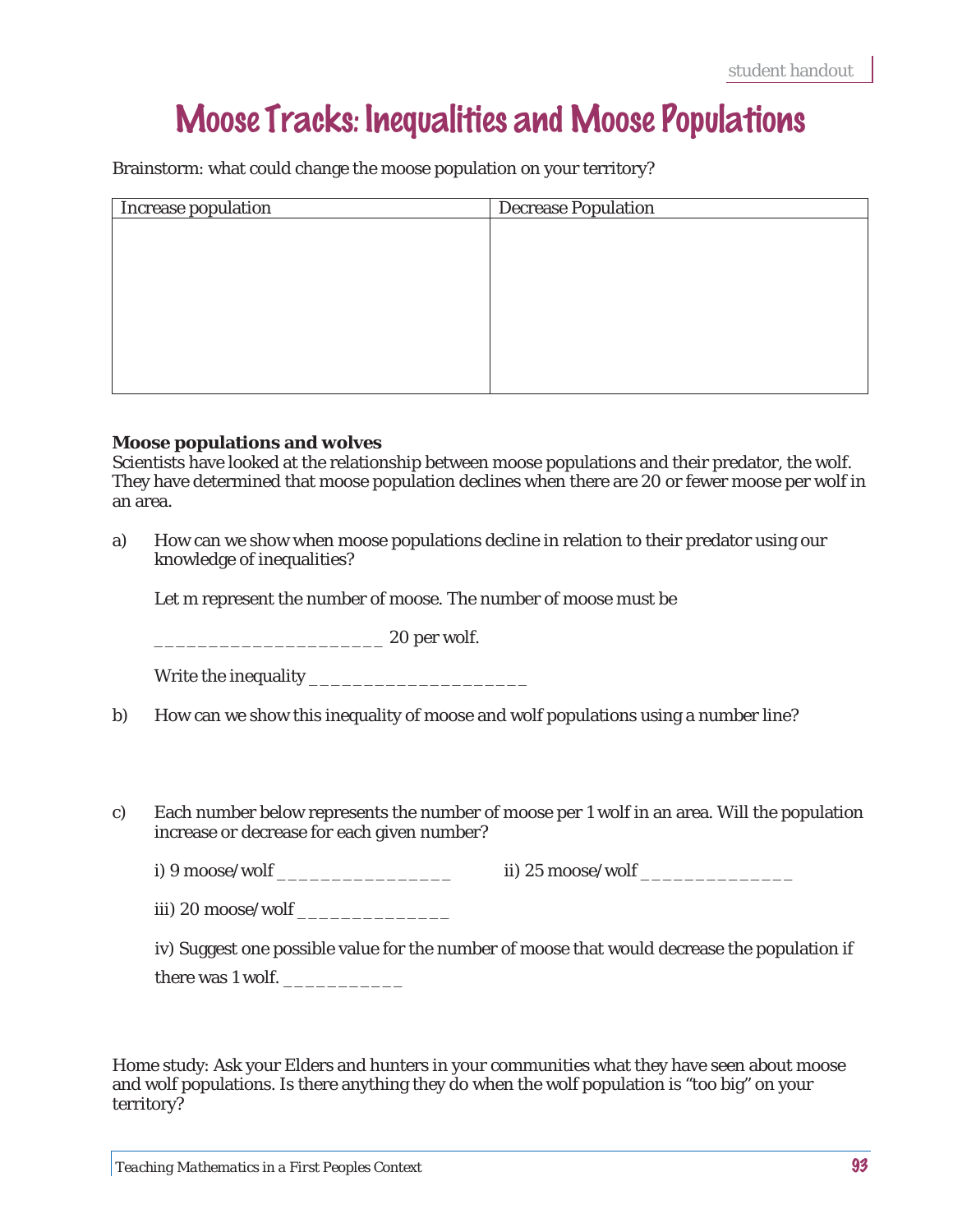#### **Using helicopters to estimate moose populations**

Biologists estimate moose population for an area by counting the moose they see from a helicopter, and making mathematical "corrections" for the type of vegetation they are flying over. For example if they are flying over a forest, they won't be able to see the moose that are there as easily as if they were flying over an open swampy area. Biologist's models for estimating moose populations are more certain when there is less than 40% of heavy forest cover in the area they are looking at.

a) How can we write an inequality to show when biologists are more certain about their moose population estimates? Let *f* represent forest cover. Biologists are more certain about their population estimates when

| Write the inequality |  |
|----------------------|--|
|                      |  |

 $\frac{1}{\sqrt{2}}$  ,  $\frac{1}{\sqrt{2}}$  ,  $\frac{1}{\sqrt{2}}$  ,  $\frac{1}{\sqrt{2}}$  ,  $\frac{1}{\sqrt{2}}$  ,  $\frac{1}{\sqrt{2}}$  ,  $\frac{1}{\sqrt{2}}$  ,  $\frac{1}{\sqrt{2}}$  ,  $\frac{1}{\sqrt{2}}$  ,  $\frac{1}{\sqrt{2}}$  ,  $\frac{1}{\sqrt{2}}$  ,  $\frac{1}{\sqrt{2}}$  ,  $\frac{1}{\sqrt{2}}$  ,  $\frac{1}{\sqrt{2}}$  ,  $\frac{1}{\sqrt{2}}$ 

- b) How can we show this inequality of forest cover and effect on population estimates using a number line?
- c) Each number below represents an amount of forest cover. For each figure, determine how the population estimate of moose in an area is going to be affected:

i) 65% \_\_\_\_\_\_\_\_\_\_\_\_ ii) 34% \_\_\_\_\_\_\_\_\_\_\_ iii) 70% \_\_\_\_\_\_\_\_\_

iv) Suggest one possible for forest cover that will make biologists estimations more accurate.

v) Suggest one possible for forest cover that will make biologists estimations less accurate.

Home study: Ask your Elders and hunters in your communities how they know about the moose population on the territories. What signs do they see? What stories do they have about changes in moose (animal) populations?

#### **Writing inequality equations: Comparing foot and helicopter surveys**

Moose can be surveyed on foot or from a helicopter. If you survey on foot, each straight line across the survey area (transect) will find 12% of the moose sign in an area. From a helicopter, each transect will find 23% of the moose sign in an area. Using a helicopter is more effective, but way more expensive. If you did 100 transects by helicopter, how many would you have to do by foot to get better information than the helicopter survey?

Let f = # transects by \_\_\_\_\_\_\_\_\_\_\_

\_\_\_\_\_\_\_\_\_\_\_\_\_\_

\_\_\_\_\_\_\_\_\_\_\_\_\_

Let  $h = #$  transects by

Use variables and % effectiveness to show that you want the foot transects to be more effective than the helicopter transects.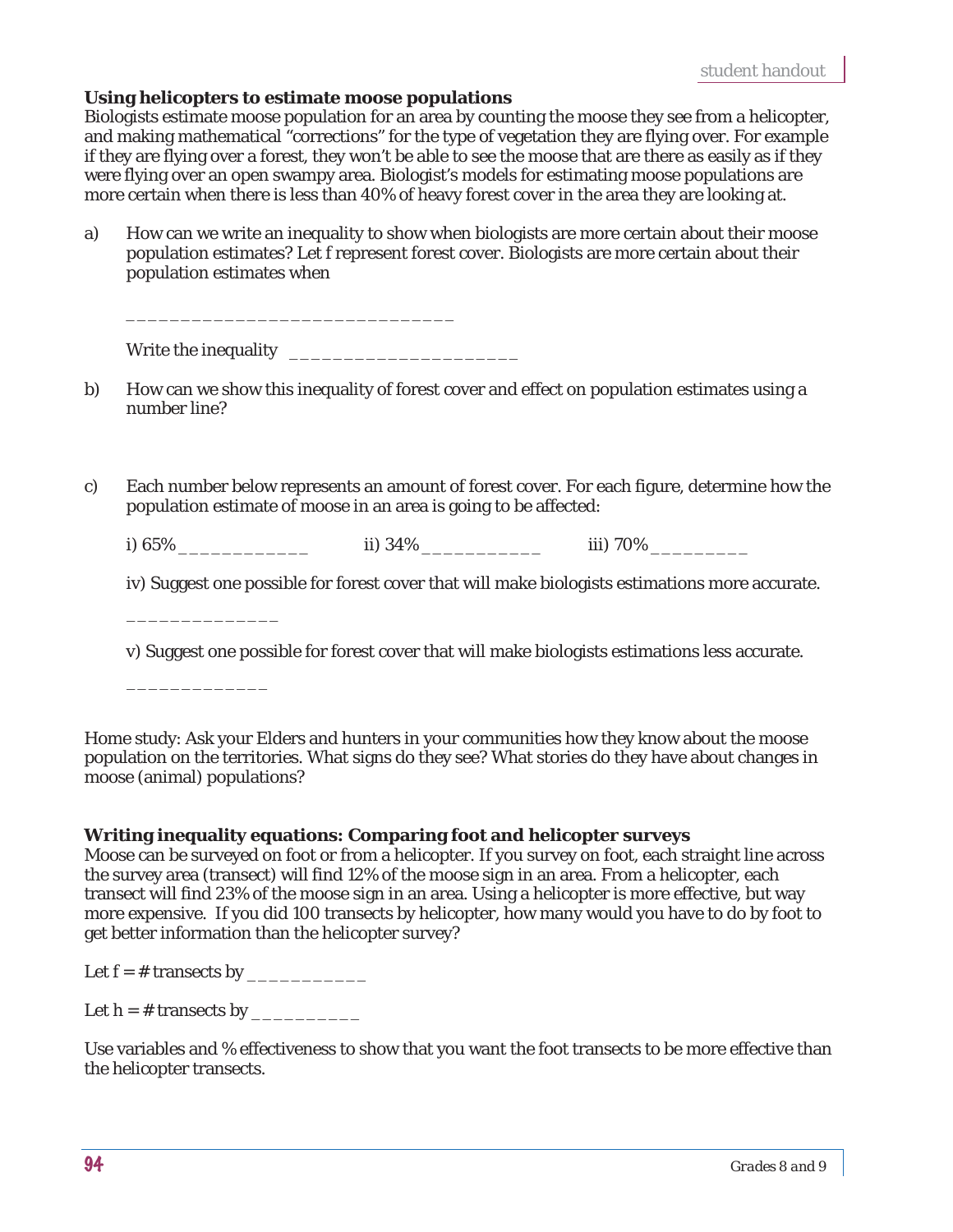Write the equation and solve it to find the number of foot transects required to get better information than 100 helicopter transects.

Write a sentence that answers the question.

If you had to do a survey of moose on your territory, would you choose a helicopter survey or foot survey? Why? How could they be used together?

**Summary:** Ask your Elders and hunters in your communities how they know about the moose population on the territories. What signs do they see? What stories do they have about changes in moose (animal) populations? How could scientists and hunters work together to manage moose populations on your territories?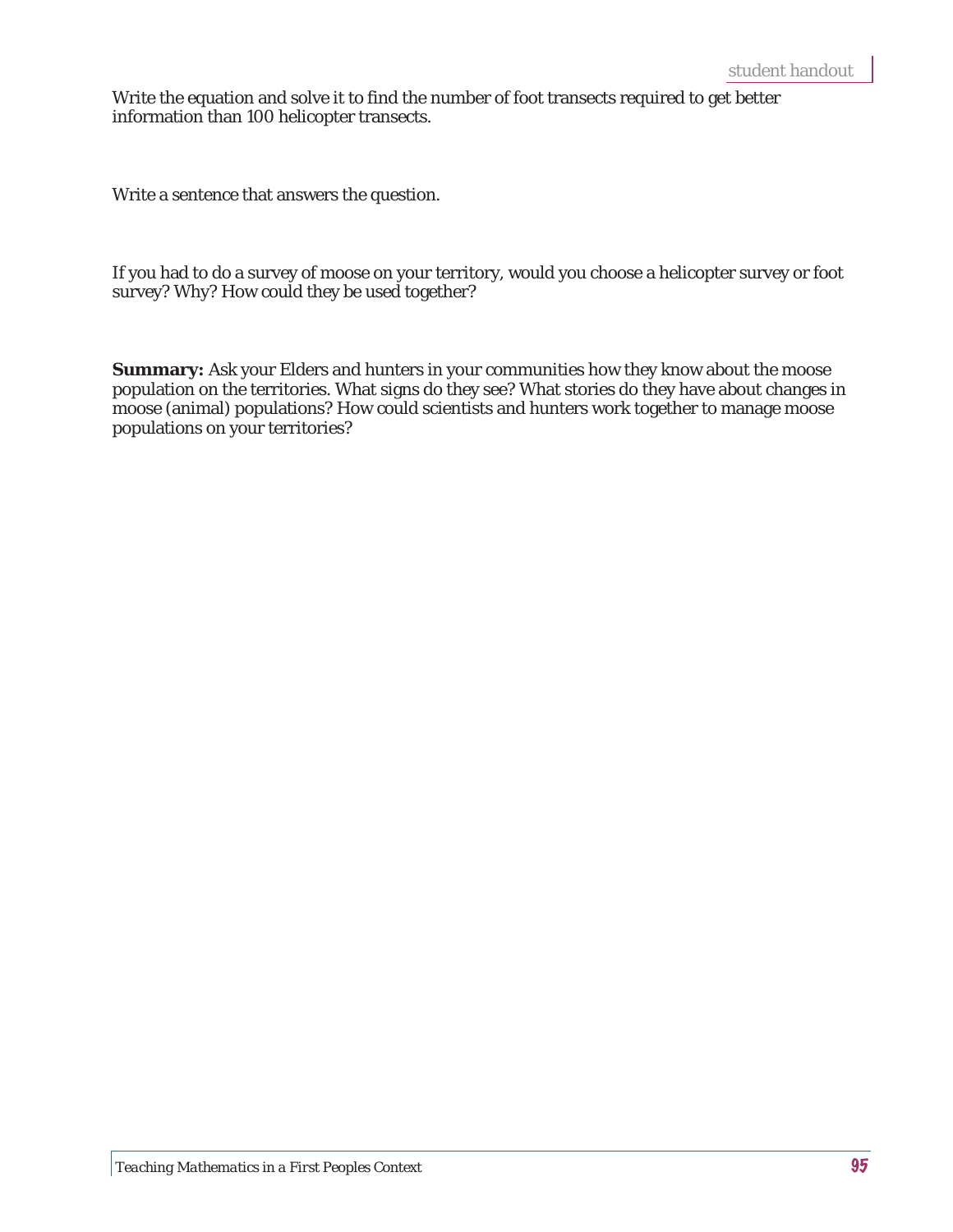# Moose Tracks — Answer Key

Effects on moose population — *sample responses*

| Increase population                                                                                                                                                                                                                                                       | Decrease Population                                                                                                                                                                                                                                                                                                                                    |
|---------------------------------------------------------------------------------------------------------------------------------------------------------------------------------------------------------------------------------------------------------------------------|--------------------------------------------------------------------------------------------------------------------------------------------------------------------------------------------------------------------------------------------------------------------------------------------------------------------------------------------------------|
| a warm winter with little snow so<br>calves survive and are healthy<br>animals expend less energy surviving<br>and more energy thriving<br>hunting pressure decreases<br>predator population decreases<br>more of a different wolf prey available<br>(e.g., deer, rabbit) | animals die because the food supply decreases<br>a disease is introduced<br>there is a cold winter or one with a lot of snow so<br>the calves don't survive<br>hunting pressure increases (e.g., road access<br>changes, regulations change, poaching happens)<br>predator (wolf) population increases<br>٠<br>less of a different wolf prey available |

### **Inequality Example 1: Moose populations and wolves**

- a) Let *m* represent the number of moose. The number of moose must be less than or equal to 20 per wolf. The inequality is  $m < 20$
- b)



*m* < 20

c) i) decrease ii) increase iii) decrease iv) any number less than or equal to 20

#### **Inequality Example 2: Estimating moose populations using helicopter viewing**

a) How can we write an inequality to show when biologists are more certain about their moose population estimates.

Let *f* represent forest cover

Biologists are more certain about their population estimates when there is less than 40% forest in the study area.

*f* < 40%

b)



c) i) less certain ii) more certain iii) less certain iv) any value less than 40% v) any value greater than 40%